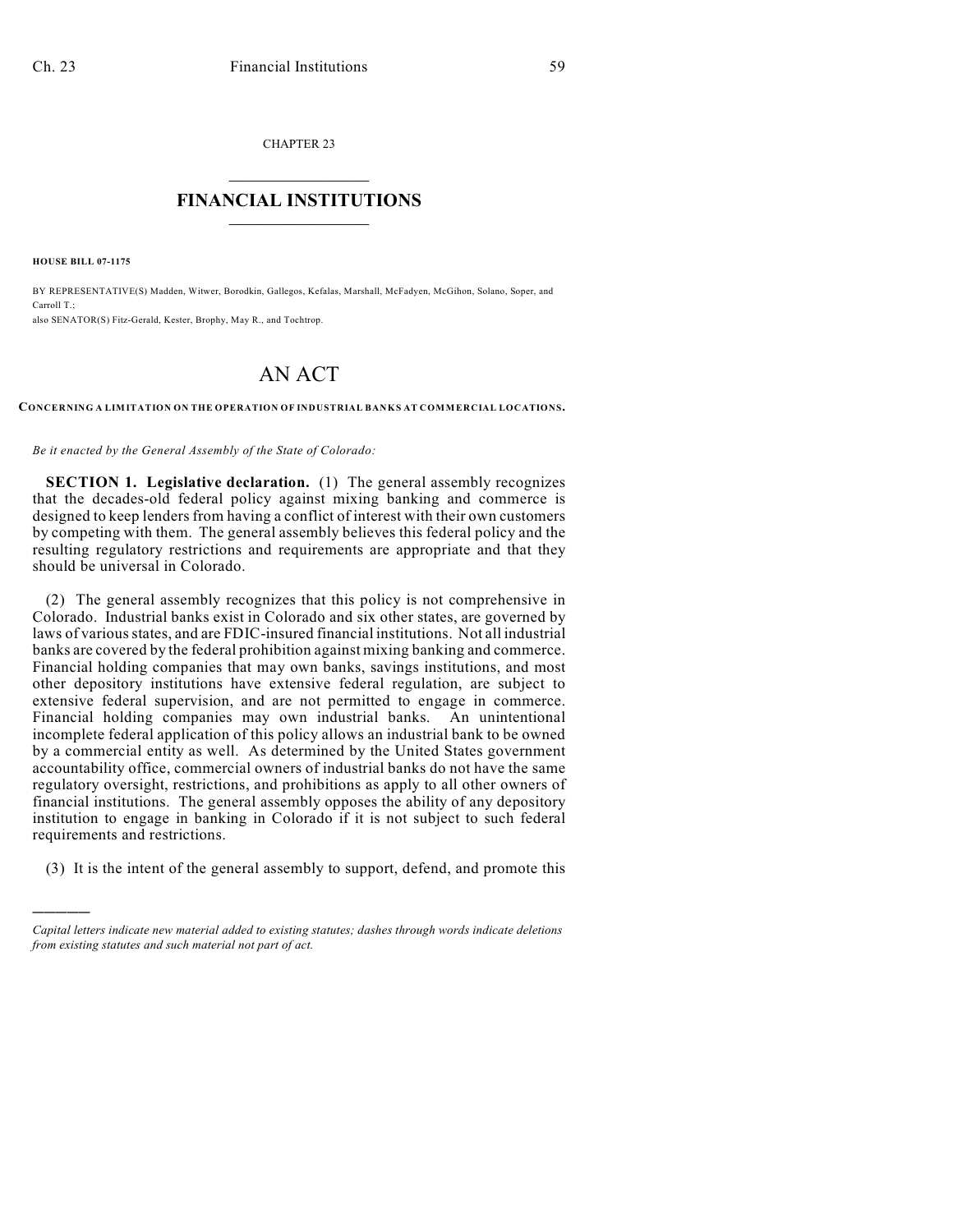60 Financial Institutions Ch. 23

federal policy by precluding in every fashion the mixing of banking and commerce in Colorado. Specifically, it is the intent of the general assembly to prohibit the acceptance of deposits or the making of loans at a commercial location except by financial institutions that are subject to the federal regulatory oversight, restrictions, and prohibitions for financial holding companies. It is the intent of the general assembly to leave the extension of consumer credit unaffected by this act; to leave national banks, state banks, trust companies, savings institutions or credit unions chartered and supervised under state or federal law, and industrial banks owned by a financial holding company unaffected by this act; and to leave the powers of industrial banks unaffected so that they remain the same as they are prior to the effective date if this act.

**SECTION 2.** 11-108-402, Colorado Revised Statutes, is amended BY THE ADDITION OF A NEW SUBSECTION to read:

**11-108-402. Requirements for acquiring control of industrial banks definitions.** (9) (a) NO INDUSTRIAL BANK MAY ACCEPT DEPOSITS OR MAKE LOANS AT A COMMERCIAL LOCATION UNLESS THE INDUSTRIAL BANK IS OWNED BY A FINANCIAL HOLDING COMPANY.

(b) NOTHING IN THIS SECTION SHALL BE CONSTRUED AS AUTHORIZING ANY ADDITIONAL POWERS FOR AN INDUSTRIAL BANK OR OTHER FINANCIAL INSTITUTION.

(c) FOR THE PURPOSES OF THIS SUBSECTION (9):

(I) "COMMERCIAL LOCATION" MEANS A LOCATION OWNED, OPERATED, LEASED, OR OTHERWISE CONTROLLED BY AN ENTITY THAT DERIVES FIFTEEN PERCENT OR MORE OF ITS ANNUAL GROSS REVENUES, ON A CONSOLIDATED BASIS, INCLUDING ALL AFFILIATES OF THE ENTITY, FROM ENGAGING, ON AN ON-GOING BASIS, IN ACTIVITIES THAT ARE NOT FINANCIAL IN NATURE OR INCIDENTAL TO A FINANCIAL ACTIVITY DURING AT LEAST THREE OF THE PRIOR FOUR CALENDAR QUARTERS, AS DETERMINED BY THE DIVISION OF BANKING.

(II) "FINANCIAL HOLDING COMPANY" MEANS A FINANCIAL HOLDING COMPANY AS DEFINED IN 12 U.S.C. SEC. 1841 (p).

(d) THIS SUBSECTION (9) SHALL NOT APPLY TO AN INDUSTRIAL BANK THAT BECAME AN INSURED DEPOSITORY INSTITUTION PRIOR TO OCTOBER 1, 2003, AND THAT IS A SUBSIDIARY OF AN ENTITY THAT DERIVES LESS THAN FIFTEEN PERCENT OF ITS ANNUAL GROSS REVENUES, ON A CONSOLIDATED BASIS, INCLUDING ALL AFFILIATES OF THE ENTITY, FROM ENGAGING, ON AN ON-GOING BASIS, IN ACTIVITIES THAT ARE NOT FINANCIAL IN NATURE OR INCIDENTAL TO A FINANCIAL ACTIVITY DURING AT LEAST THREE OF THE PRIOR FOUR CALENDAR QUARTERS, AS DETERMINED BY THE DIVISION OF BANKING.

**SECTION 3. Effective date - applicability.** (1) This act shall take effect at 12:01 a.m. on the day following the expiration of the ninety-day period after final adjournment of the general assembly that is allowed for submitting a referendum petition pursuant to article V, section 1 (3) of the state constitution, (August 8, 2007, if adjournment sine die is on May 9, 2007); except that, if a referendum petition is